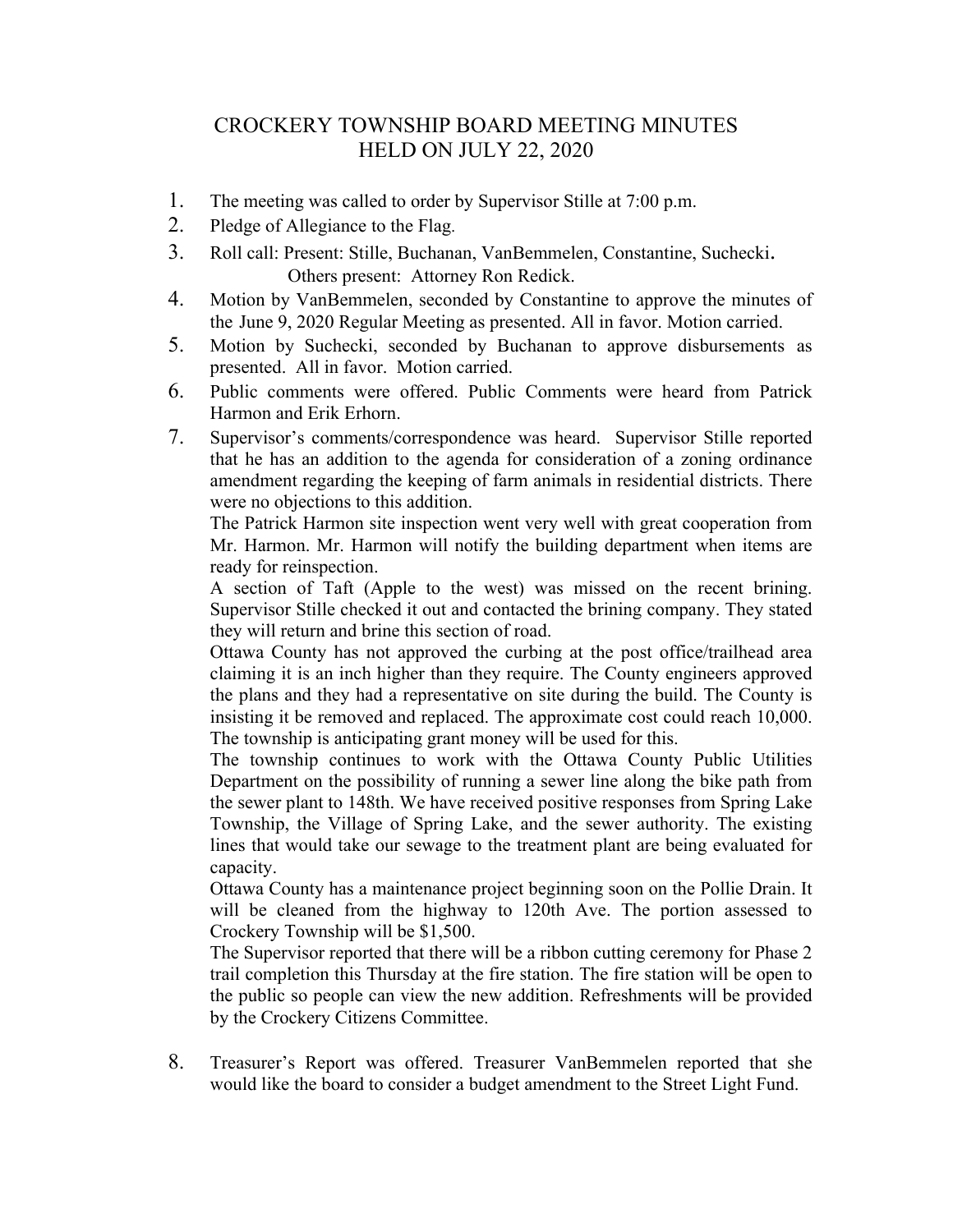Township trash day will be held on Saturday August  $15<sup>th</sup>$  at the town hall. Hours will be 8am to 2 pm.

- 9. Clerk's Report was offered. The Primary election will be held on August 4<sup>th</sup>. The State of Michigan has issued safety guidelines for in person voting and has provided masks, face shields, gloves, disinfecting wipes and hand sanitizer for use at the precincts for all jurisdictions in Michigan.
- 10. Fire Chief's report was not heard due to the absence of the Fire Chief.
- 11. Committee Chair reports were offered. No reports were heard.
- 12. Board Member Committee reports were offered. Trustee Constantine reported that at the request of the Supervisor, he attended a meeting at Robinson Township regarding a no-wake zone request from Ottawa County Parks for a portion of the Grand River. Ottawa County Parks is working on a reclamation project along the shoreline in Robinson Township and this project is being made difficult due to the highwater table and the wake from boats. Trustee Constantine spoke about Crockery being supportive of Ottawa County's request for an extended no-wake zone. Robinson Township voted unanimously to deny the Counties request.
- 13. Motion by VanBemmelen, seconded by Suchecki to adopt Resolution 2020-15, Resolution To Approve The Tenth Amendment To Condominium Master Deed, Pursuant To Circuit Court Judgement [Waybury Condominiums at Hathaway Lakes]. All in favor. Motion carried.
- 14. Motion by Buchanan, seconded by VanBemmelen to adopt Resolution 2020-16, Resolution Establishing Township Property Tax Rates For 2020. All in favor. Motion carried.
- 15. Discussion was held regarding the sewer and water payback agreement with Hathaway Lakes. A motion was made by Constantine, seconded by Suchecki to pay \$62,416 on the sewer expansion payback agreement but was later withdrawn with no vote taken. The attorney was asked to review the contract before any action is taken.
- 16. Motion by VanBemmelen, seconded by Suchecki to pay to Eastbrook \$7,697.13 for the water line expansion per the payback agreement to be paid from the water fund. All in favor. Motion carried.
- 17. Motion by Buchanan, seconded by VanBemmelen to approve the annual contribution of \$1,250 to Lakeshore Advantage for assistance with economic development projects. All in favor. Motion carried.
- 18. Motion by VanBemmelen, seconded by Suchecki to adopt Ordinance 2020-08, An Ordinance To Amend Township Ordinance No. 2017-3, The Township Medical Marijuana Facilities Ordinance (Grower Permit). All in favor. Motion carried.
- 19. Motion by Suchecki, seconded by VanBemmelen to adopt Ordinance 2020-09, An Ordinance To Authorize And Regulate State-Licensed Adult Use Marijuana Establishments; To Repeal The Prohibition On Such Establishments; And To Provide Penalties For The Violation Thereof. Yes – 4, No- 1. Motion carried.